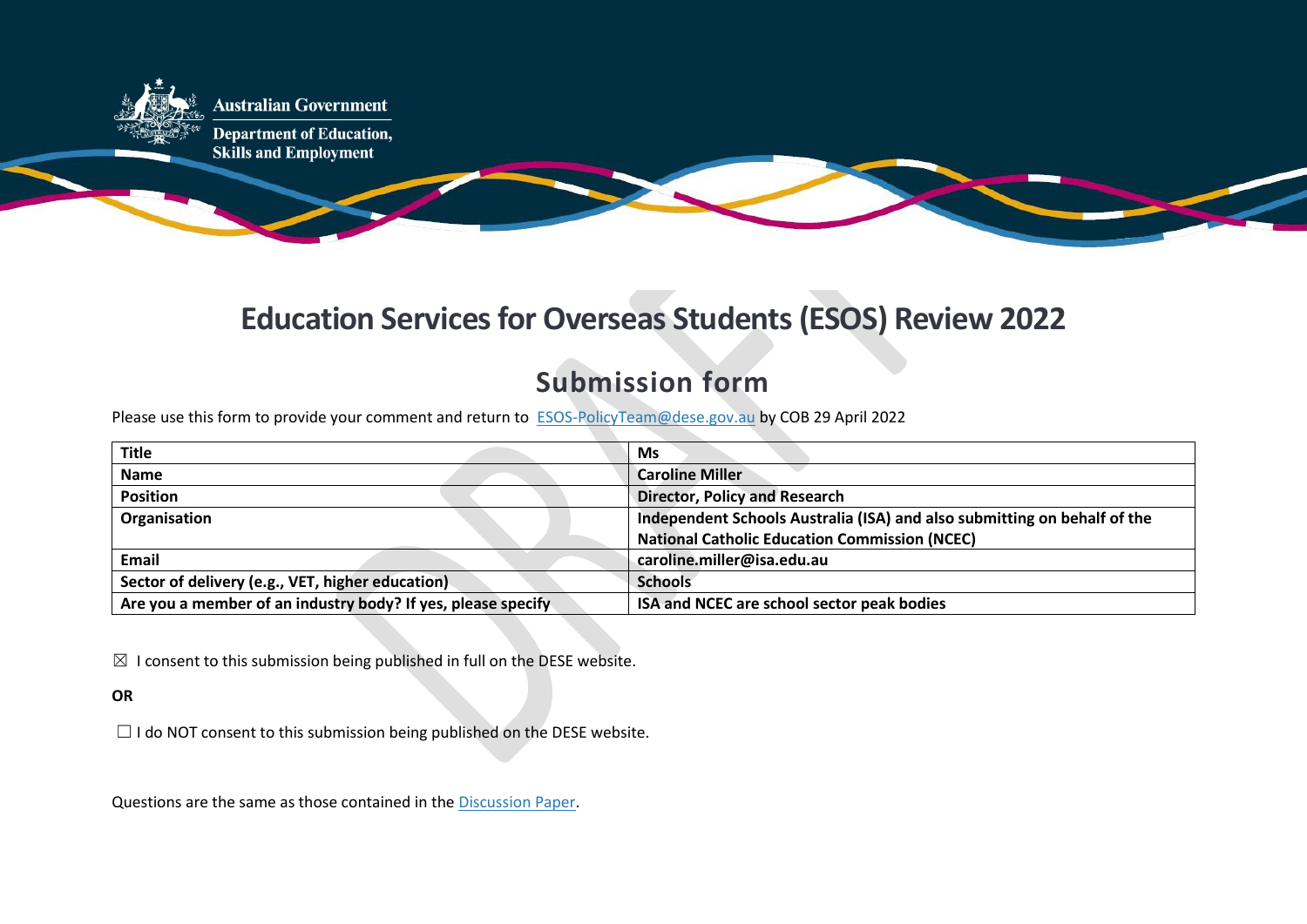| <b>QUESTIONS</b>                                                                                                                                                                                  | <b>COMMENTS</b>                                                                                                                                                                                                                                                                                                                                                                                                                                                                                                                                                                                                                                                                                                                                                                                                                                                                                                                                                                                                                                                                                                                                                                                                                                                                                                                                                                                                                                                                                                  |
|---------------------------------------------------------------------------------------------------------------------------------------------------------------------------------------------------|------------------------------------------------------------------------------------------------------------------------------------------------------------------------------------------------------------------------------------------------------------------------------------------------------------------------------------------------------------------------------------------------------------------------------------------------------------------------------------------------------------------------------------------------------------------------------------------------------------------------------------------------------------------------------------------------------------------------------------------------------------------------------------------------------------------------------------------------------------------------------------------------------------------------------------------------------------------------------------------------------------------------------------------------------------------------------------------------------------------------------------------------------------------------------------------------------------------------------------------------------------------------------------------------------------------------------------------------------------------------------------------------------------------------------------------------------------------------------------------------------------------|
| <b>Expansion and diversification</b>                                                                                                                                                              |                                                                                                                                                                                                                                                                                                                                                                                                                                                                                                                                                                                                                                                                                                                                                                                                                                                                                                                                                                                                                                                                                                                                                                                                                                                                                                                                                                                                                                                                                                                  |
| 1. What are the barriers in the current ESOS framework to<br>the sector's expansion and diversification into online<br>and offshore delivery?                                                     | The ESOS framework regulates the activity of CRICOS registered providers in relation to<br>students on student visa onshore and as such has no relationship with online and offshore<br>delivery of education. By online we assume that the discussion paper is referring to online<br>study by students who are offshore and who do not hold student visas.<br>For this reason, there do not appear to be any barriers in the current ESOS framework to<br>the expansion and diversification into online and offshore delivery.<br>The barriers that exist for the non-government school sector in expansion into online and<br>offshore delivery are generally more to do with issues of investment and the licensing of<br>curricula.                                                                                                                                                                                                                                                                                                                                                                                                                                                                                                                                                                                                                                                                                                                                                                         |
| 2. What lessons have we learnt through flexible delivery,<br>online modes of study and other changes in response<br>to the pandemic that could be incorporated into the<br><b>ESOS framework?</b> | In the non-government school sector, overseas students are predominantly under 18<br>years old. By far the preferred approach for students in this age group is in-person<br>instruction. Unlike other sectors which often teach students by course, schools embed<br>English language acquisition and Australian cultural experiences in the school culture and<br>across the school curriculum.<br>Independent schools and their overseas students value the experience of learning which<br>comes from being physically immersed in the context and culture of the school. Feedback<br>from the non-government school sector has been that schools are very much focused on<br>the provision of in-person education now that students are able to return to Australia.<br>During the pandemic, schools made significant efforts to ensure that enrolled students,<br>onshore and offshore, continued to receive quality education and care. And while many<br>schools moved to online provision for enrolled students who were offshore, this was<br>challenging for schools, particularly in relation to year 11 and 12 students undertaking<br>their senior secondary certificates who naturally required significant support. Providing<br>dual modes of delivery is also burdensome for non-government schools where online is<br>only being delivered to a small number of students. Generally overseas students make up<br>a relatively small proportion of total enrolments in non-government schools. |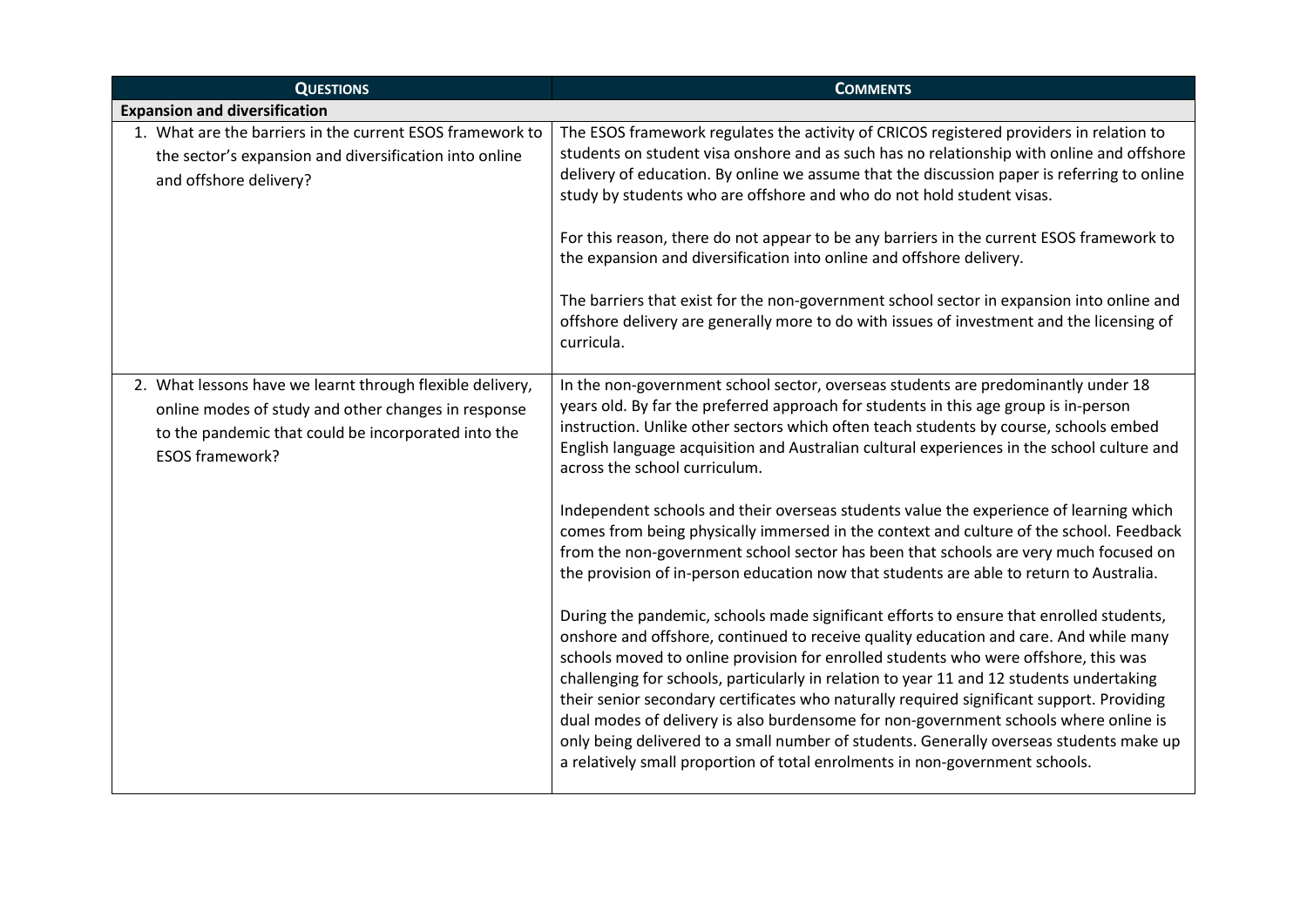|                                                                                                                                                                                                                                                                                                                                                         | The key factor in the success of the ongoing provision of education during the pandemic<br>was the regulatory flexibility that was shown by all the CRICOS regulators. Added<br>flexibility and responsiveness to industry needs and concerns was extremely helpful to<br>the ongoing capability of all providers to continue to provide education both on and<br>offshore and it demonstrates that additional flexibility can be built into the ESOS<br>framework.                                                                                                                                                                                                                                                                                                                                                                                                                                                                                     |
|---------------------------------------------------------------------------------------------------------------------------------------------------------------------------------------------------------------------------------------------------------------------------------------------------------------------------------------------------------|---------------------------------------------------------------------------------------------------------------------------------------------------------------------------------------------------------------------------------------------------------------------------------------------------------------------------------------------------------------------------------------------------------------------------------------------------------------------------------------------------------------------------------------------------------------------------------------------------------------------------------------------------------------------------------------------------------------------------------------------------------------------------------------------------------------------------------------------------------------------------------------------------------------------------------------------------------|
| 3. What percentage of a course should the ESOS<br>framework allow to be studied online? How could the<br>ESOS framework support delivery models such as<br>mixed-mode study where students may move from<br>ESOS non-regulated to a ESOS regulated environment<br>(for example, a student studying part of their degree<br>offshore, and part onshore)? | As noted above, the non-government school sector is not seeking changes to the ESOS<br>framework in relation to the proportion of allowable online delivery for students with<br>student visas onshore. It is the preference of the non-government school sector to deliver<br>schools courses in-person.                                                                                                                                                                                                                                                                                                                                                                                                                                                                                                                                                                                                                                               |
| 4. What safeguards could be used to increase visibility<br>and assure the quality of courses delivered online and<br>offshore in the future?<br>Meeting skills needs and graduate workplace readiness                                                                                                                                                   | It should be clarified that the delivery of entirely online courses by Australian providers<br>would fall under the purview of providers' domestic registration. The extent to which<br>domestic registration authorities have oversight of these activities should also be clarified.<br>Delivery of courses offshore would fall under the legal jurisdiction of the country in which<br>the course was being delivered so it is unclear to what degree safeguards can be<br>developed onshore to assure the quality of these courses.<br>It is worth noting however that in the mid -2000s, the Australian Government developed<br>a Transnational Quality Strategy which included a website where tertiary courses being<br>provided offshore were listed. This strategy could be revisited to see if there are any<br>elements that may be of use now to assure offshore students of the quality of Australian<br>courses being delivered offshore. |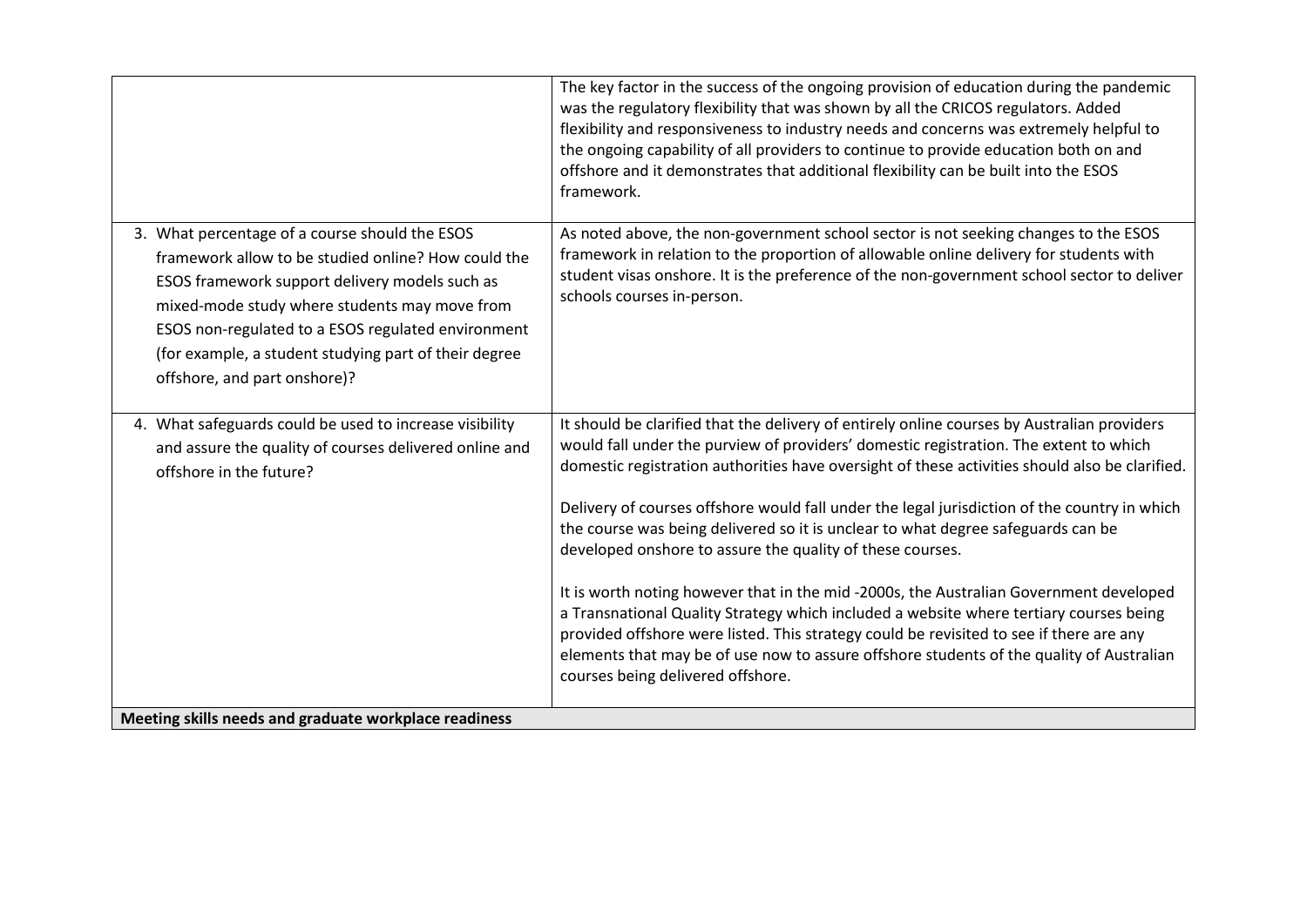| 5. How could providers support international students to<br>identify and undertake courses that align with<br>Australia's priority employment fields?  | Overseas students who go through the Australian school system are uniquely ready for<br>the Australian skills market. They have excellent English, understand what it means to<br>work in an Australian multicultural context, and have workplace readiness skills. By virtue<br>of being in Australia to study at a school, overseas students studying in non-government<br>schools already have many of the attributes that would make them suitable for the<br>Australian workplace. |
|--------------------------------------------------------------------------------------------------------------------------------------------------------|-----------------------------------------------------------------------------------------------------------------------------------------------------------------------------------------------------------------------------------------------------------------------------------------------------------------------------------------------------------------------------------------------------------------------------------------------------------------------------------------|
|                                                                                                                                                        | Completion of the Senior Secondary Certificate provides a pathway to tertiary or<br>vocational study in a wide range of fields, including courses that align with Australia's<br>priority employment fields. VET in Schools is also a significant part of job readiness in the<br>non-government school sector.                                                                                                                                                                         |
|                                                                                                                                                        | However, we would note that there is an inherent contradiction between trying to<br>address Australia's skills shortages through encouraging overseas students to study in<br>specific fields while requiring overseas students to be genuine temporary entrants under<br>the student visa program.                                                                                                                                                                                     |
| 6. What changes could be made to the ESOS framework<br>to support providers offering a wider range of work<br>integrated learning opportunities?       | As noted above, the development of employability skills is a key feature of the school<br>sector. VET in Schools is highly valued in the school sector and some courses provide<br>opportunities for workplace learning. School students also have other opportunities to<br>experience 'work' through careers guidance and work experience opportunities.                                                                                                                              |
|                                                                                                                                                        | However, these are generally seen as part of a student's senior secondary studies and as<br>contributing to their Senior Secondary Certificate so that they can go on to further<br>education, rather than as an introduction to specific employment fields.                                                                                                                                                                                                                            |
| 7. What regulatory measures could be implemented to<br>make study choices in occupations and areas of<br>demand more attractive for overseas students? | School sector overseas students generally go on to further study both off and onshore.<br>Prior to choosing their courses, students could potentially be directed to information in<br>relation to Australia's skills shortages however schools would have to be convinced that<br>this was in the best interests of the student and aligned with the student's future career<br>plans.                                                                                                 |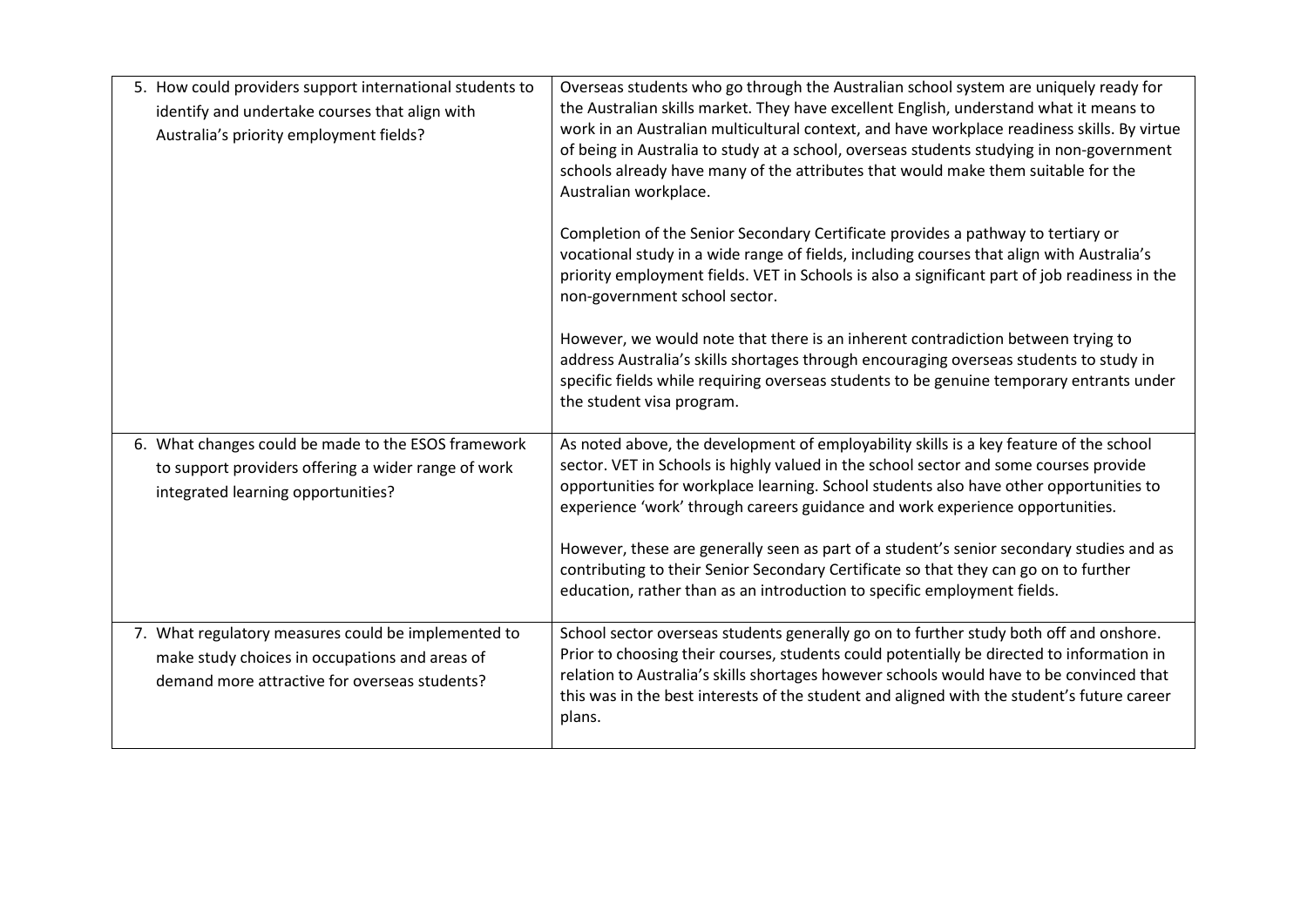|                                                                                                                                                                                                                                                                        | As noted above, introducing regulatory measures to influence the courses being<br>undertaken by students seems somewhat in conflict with the aims of the student visa<br>program i.e., genuine temporary entry.                                                                                                                                                                                                                  |
|------------------------------------------------------------------------------------------------------------------------------------------------------------------------------------------------------------------------------------------------------------------------|----------------------------------------------------------------------------------------------------------------------------------------------------------------------------------------------------------------------------------------------------------------------------------------------------------------------------------------------------------------------------------------------------------------------------------|
| Supporting the quality of third-party relationships                                                                                                                                                                                                                    |                                                                                                                                                                                                                                                                                                                                                                                                                                  |
| 8. What kinds of measures to increase the transparency<br>of third-party arrangements could be effective in<br>improving student and provider choice?                                                                                                                  | Most non-government schools engage with agents and have written agreements with<br>their agents as required by the National Code. Ideally, there would be transparency and<br>disclosure of the relationships between students, agents, and sub-agents however the<br>reality is far more complex and difficult to address as it is not always clear that a sub-<br>agent is being used.                                         |
|                                                                                                                                                                                                                                                                        | Some schools specify in their agent agreements that they will only engage with the<br>primary agent, and not sub-agents, as a means of managing the issue of the use of sub-<br>agents.                                                                                                                                                                                                                                          |
|                                                                                                                                                                                                                                                                        | If a provider is aware that an agent that they have a written agreement with uses sub-<br>agents, then preferably that information, including commissions, should be included in<br>the written agreement with the agent.                                                                                                                                                                                                        |
|                                                                                                                                                                                                                                                                        | Another possible way to manage sub-agents that has been suggested is adding a tab on<br>PRISMS where their involvement could be listed, if known.                                                                                                                                                                                                                                                                                |
| 9. What are the effects of increasing transparency of<br>agent commissions? Would transparency measures<br>improve student and provider choice? Would they<br>drive down high remuneration rates over time? What<br>are other potential outcomes from increasing agent | While transparency of agent commissions would provide a clearer understanding of the<br>competitive market, particularly for the student, there are concerns that it could also<br>prove counter-productive for the industry. Requiring agents to declare commissions<br>publicly could be problematic for a range of reasons including that many agents are in<br>countries where it may not be culturally acceptable to do so. |
| transparency?                                                                                                                                                                                                                                                          | The non-government school sector is also concerned that creating requirements around<br>the declaration of commissions now could negatively impact the industry's recovery from<br>the impacts of the COVID pandemic. It would be unhelpful if agents instead chose to<br>change markets rather than declare their commissions.                                                                                                  |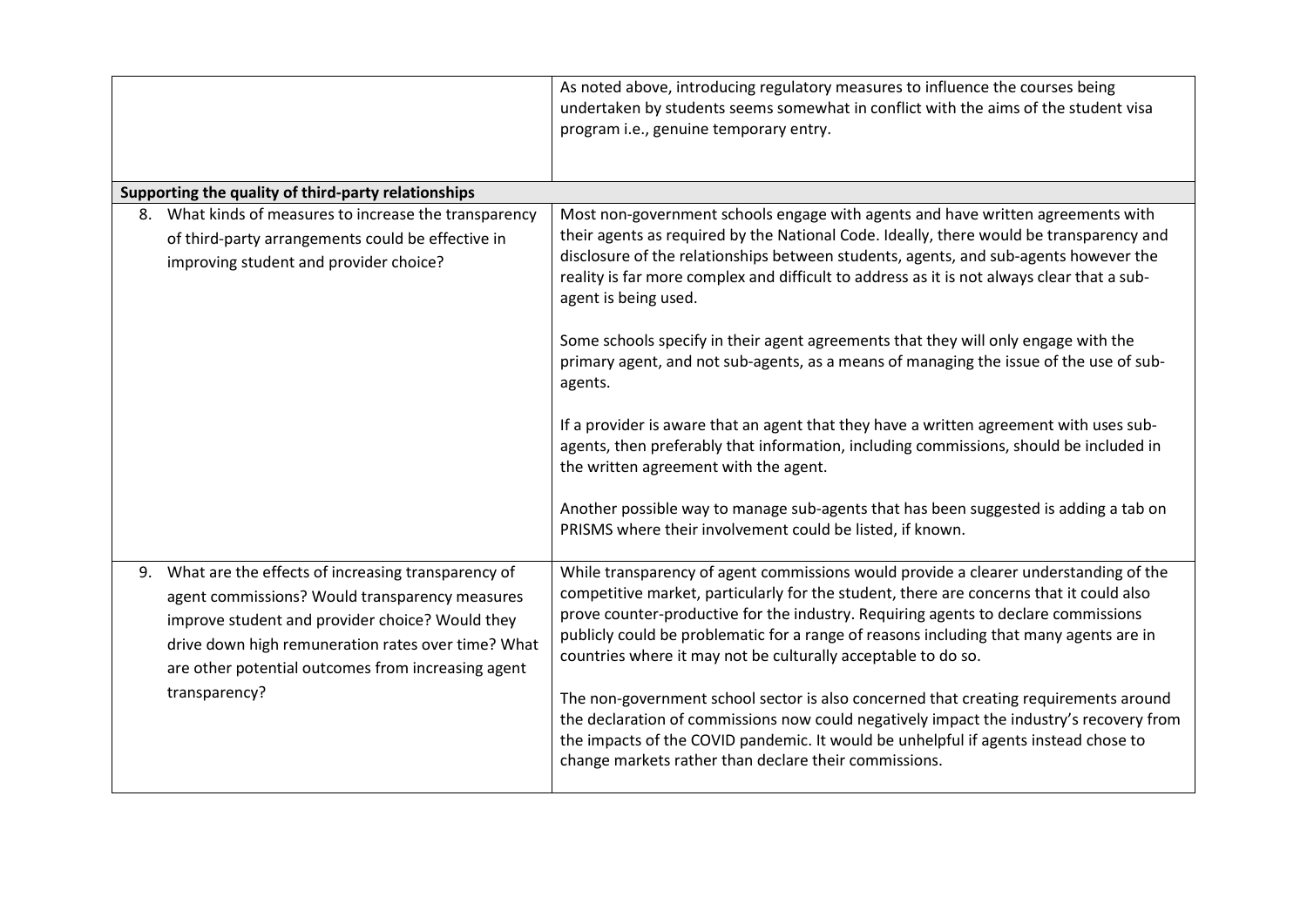|                                                                                                                                                                                                                  | One alternative could be for there to be published benchmarks around what is a "fair"<br>commission for the information of providers and students, rather than asking the agents<br>to disclose their fees. This could also drive change in remuneration rates.                                                                             |
|------------------------------------------------------------------------------------------------------------------------------------------------------------------------------------------------------------------|---------------------------------------------------------------------------------------------------------------------------------------------------------------------------------------------------------------------------------------------------------------------------------------------------------------------------------------------|
| 10. What information, such as education agent<br>performance outcomes, can the Government make<br>available to providers to help them decide the agents<br>with which to engage?                                 | While there may be benefits from increased transparency around agent performance, it is<br>our understanding that there are privacy concerns in making agent data more widely<br>available i.e., to all providers not just to those they work with. The feasibility of making<br>this information more widely available should be examined. |
| 11. Should providers be required to have written<br>agreements with all agents from whom they accept<br>students, it could result in more information for<br>students and improve data reporting on provider and | While not frequent, from time-to-time non-government schools are approached by<br>agents acting on behalf of students' families. As students in the school sector are<br>generally under the age of 18, it is normal that families would engage agents to ensure<br>the desired educational outcome for their children.                     |
| agent activity. Are there any other positive or<br>negative outcomes for students in this change?                                                                                                                | It is important that any changes to requirements relating to the use of third parties should<br>not impose the additional requirements on schools to have a written agreement with an<br>agent acting on behalf of a family seeking enrolment at the school.                                                                                |
|                                                                                                                                                                                                                  | If schools were required to have agreements with, and therefore be responsible for<br>monitoring agents who have approached the school, this could result in schools not<br>accepting enrolments due to the additional administrative and regulatory burden.                                                                                |
| 12. What information should written agreements<br>between agents and providers contain to protect<br>providers and better inform students and                                                                    | Written agreements with agents are already substantial documents containing a range of<br>information and requirements. As noted above, it is preferable if written agreements<br>disclose any sub-agents and their commissions.                                                                                                            |
| government?                                                                                                                                                                                                      | Guidelines for written agreements could be a useful tool for education providers to<br>ensure that their written agreements are best suited to protect providers and students<br>and their families.                                                                                                                                        |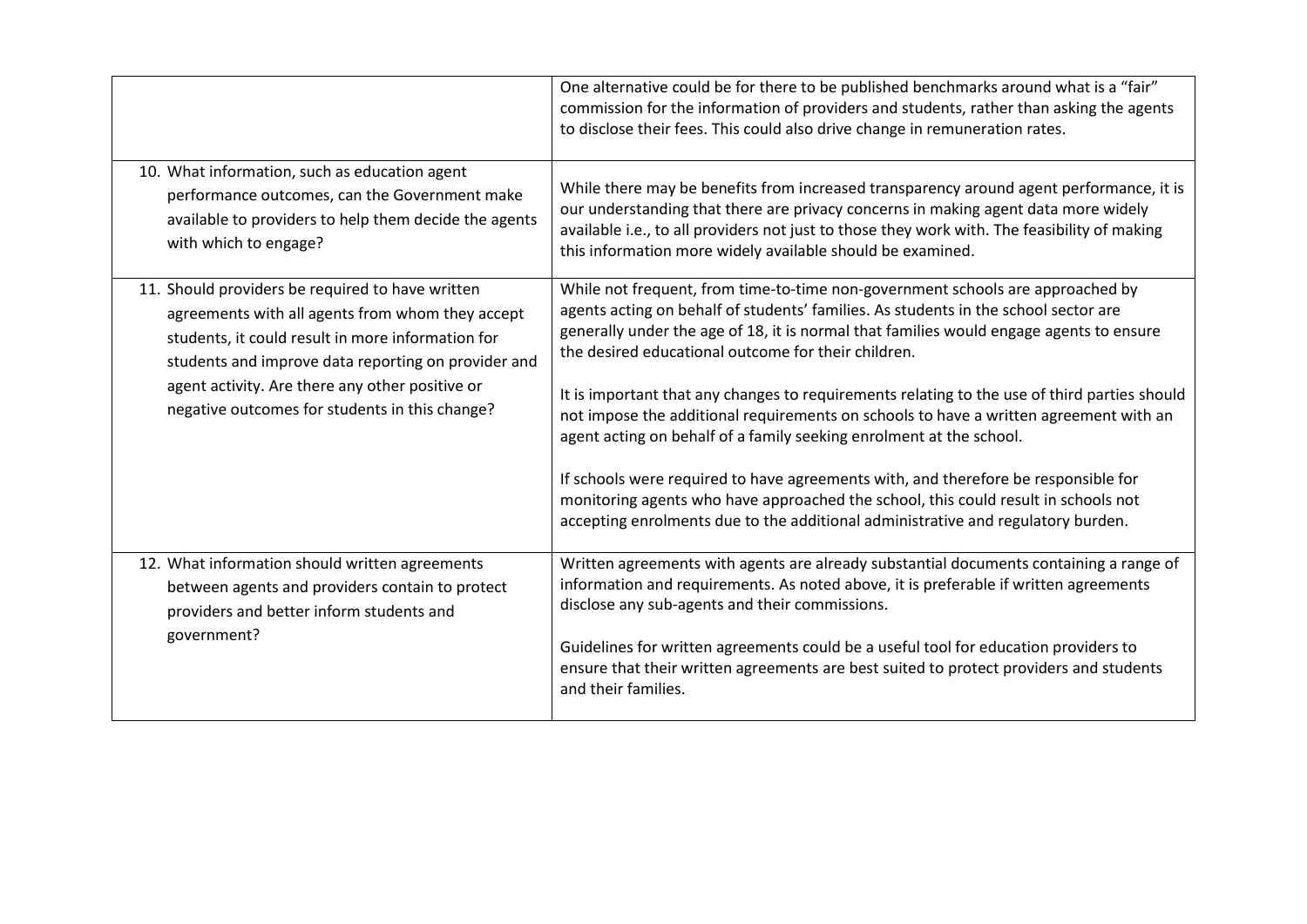| 13. What is the potential impact on providers regarding<br>increased administrative activity if they are required<br>to monitor all agents?                              | As noted above, for the non-government sector, increased administrative activities to<br>monitor all agents, including those engaged by families, would be burdensome and could<br>also potentially lead to decreased enrolments.                                                                                                    |
|--------------------------------------------------------------------------------------------------------------------------------------------------------------------------|--------------------------------------------------------------------------------------------------------------------------------------------------------------------------------------------------------------------------------------------------------------------------------------------------------------------------------------|
| <b>Course transfers</b>                                                                                                                                                  |                                                                                                                                                                                                                                                                                                                                      |
| 14. How can the ESOS framework enhance optimal student<br>choice and safeguard the ability of providers to deliver<br>a quality education experience?                    | It is important that the ESOS framework continue to acknowledge both the rights of<br>students to change courses and the significant investment that providers make in<br>recruiting students.                                                                                                                                       |
|                                                                                                                                                                          | It is also important to note that the school sector generally deals with students under the<br>age of 18, who are not adults and can be influenced for example by onshore agents, to<br>make educational decisions that may not be in their best interest.                                                                           |
|                                                                                                                                                                          | Despite what is noted in the Discussion Paper, there is an ongoing concern in the non-<br>government school sector about the poaching of school students into foundation courses,<br>and the role of onshore agents in influencing these decisions.                                                                                  |
|                                                                                                                                                                          | This is particularly a concern for year 11 students who may not understand that while a<br>foundation course may appear to provide guaranteed entry into a tertiary course, this is<br>dependent on their successful completion of the course and that moving away from a<br>year 12 qualification will impact their future choices. |
| 15. How can the framework and providers ensure course<br>packaging requirements are transparent to students<br>and support student choice and wellbeing?                 | Any course packaging should be clear to students upfront, including the restricted period<br>for transfers.                                                                                                                                                                                                                          |
| 16. What are the benefits to providers and students in<br>restricting a student from changing providers within<br>the first six months of their primary course, and what | Schools have reported that generally the current transfer requirements are working well<br>in the school sector and would not advocate a change to the current settings.                                                                                                                                                             |
| would be alternatives to support student choice?                                                                                                                         | For younger students, it is important that students have a 'settling' in period. The six<br>months rule provides sufficient time for students to become acclimatised to the school                                                                                                                                                   |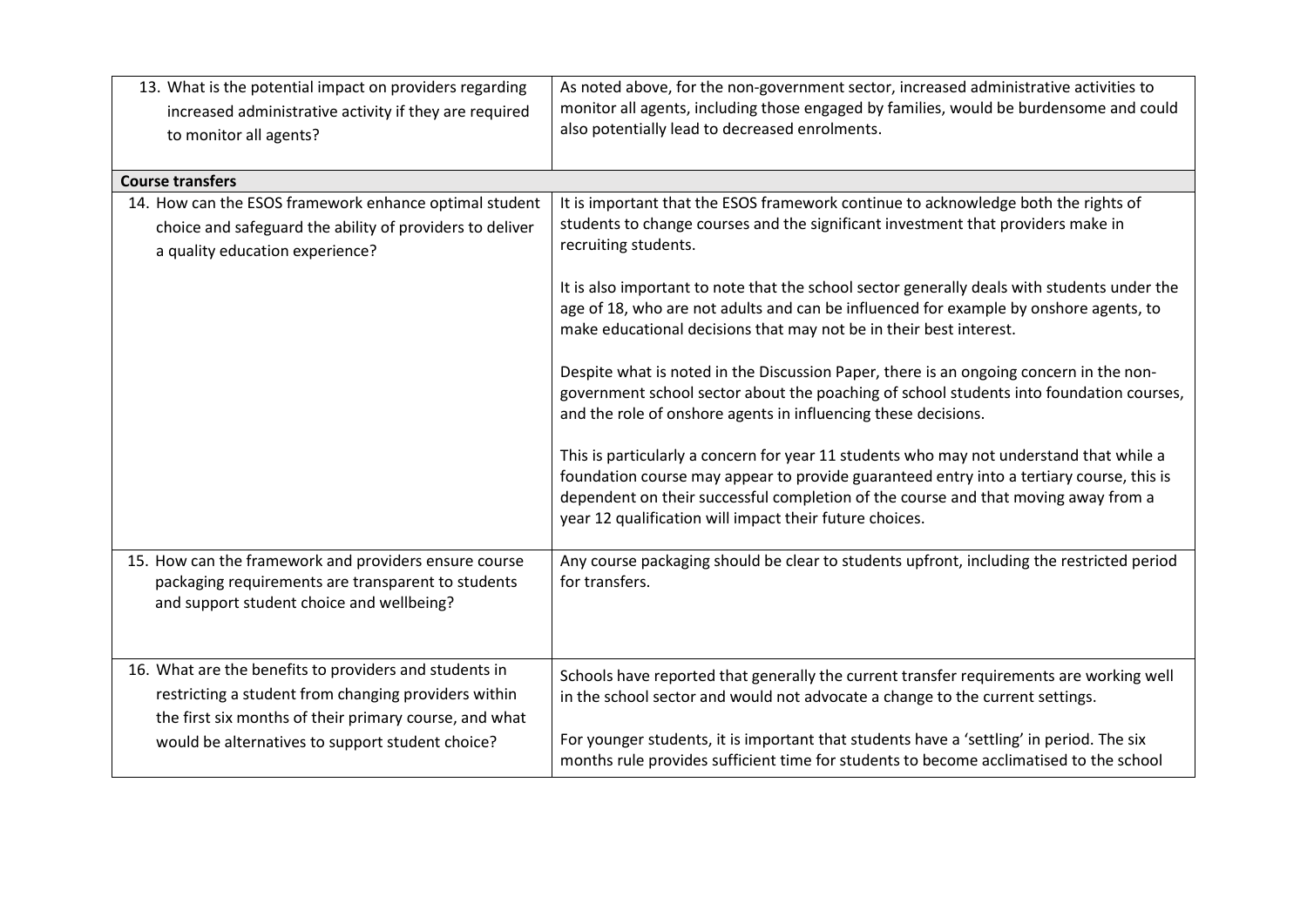|                                                                                                                                                     | environment, to be become culturally acclimatised, to adjust to new living arrangements,<br>and to assess if a course is suitable for them.<br>If a school is not the right fit for a student, generally the school will work with the student<br>and the student's family, to ascertain the best educational option for the student.                                                                                                                                                                                                     |
|-----------------------------------------------------------------------------------------------------------------------------------------------------|-------------------------------------------------------------------------------------------------------------------------------------------------------------------------------------------------------------------------------------------------------------------------------------------------------------------------------------------------------------------------------------------------------------------------------------------------------------------------------------------------------------------------------------------|
| 17. Should 'concurrent study' as an option remain within<br>PRISMS and if so, what provisions should be made to<br>ensure it is not abused?         | The non-government sector supports the ability of overseas students to undertake<br>relevant short courses in addition to their main course of study.<br>One way to amend the 'concurrent study' option in PRISMS to ensure that it is not being<br>misused without adding significant administrative burden to either providers or<br>regulators, would be to have strict controls on what is an acceptable concurrent study<br>course.                                                                                                  |
|                                                                                                                                                     | Another way to manage the issue could be to ascertain if there are any barriers to listing<br>complementary ELICOS and any other genuine 'concurrent study' as ESOS exempt and to<br>remove 'concurrent study' from PRISMS.                                                                                                                                                                                                                                                                                                               |
| 18. What restrictions, if any, should there be on the<br>transfer of adult international students where they<br>wish to transfer between providers? | As schools primarily cater for under 18-year-old students this question is not applicable.<br>The non-government sector supports the continuation of the six-month restriction on<br>transfers in the primary course.                                                                                                                                                                                                                                                                                                                     |
| <b>Written agreements</b>                                                                                                                           |                                                                                                                                                                                                                                                                                                                                                                                                                                                                                                                                           |
| 19. How effective are written agreements in consistently<br>setting out and protecting the rights and obligations of<br>students and providers?     | In the school sector, there is a great deal of oversight of written agreements. Under the<br>ESOS framework, regulation of the school sector is delegated to the Designated State<br>Authorities (DSAs) who manage CRICOS registration on behalf of the Department of<br>Education, Skills, and Employment. The DSAs in each state and territory have stringent<br>registration and re-registration processes that involve examining all school materials,<br>including written agreements, to ensure compliance with the ESOS framework. |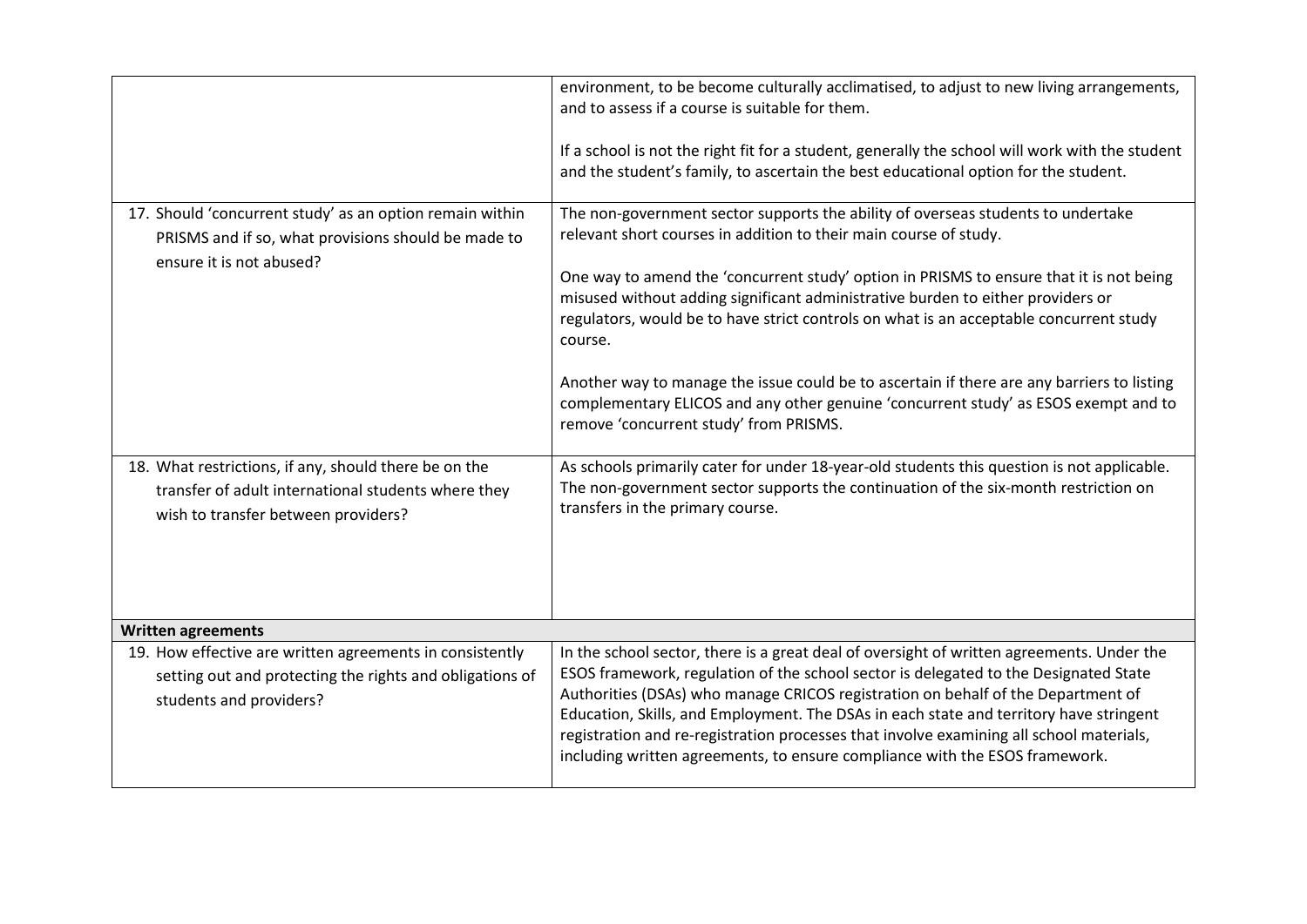| 20. What measures could be introduced to increase<br>transparency of written agreements, for the benefit of<br>students and providers?                                                                                                                      | The non-government school sector notes that there is currently no obligation to publish<br>written agreements however most of what is included in written agreements, such as<br>refund policies and all other school policies, are available on school websites. This<br>provides a high degree of transparency and there would need to be a sound argument as<br>to why there should be the additional administrative burden placed on schools to publish<br>written agreements.                                                                                                                                                                                                                                                                                                                                                                                                                                                                                                                                                                                                                                                 |
|-------------------------------------------------------------------------------------------------------------------------------------------------------------------------------------------------------------------------------------------------------------|------------------------------------------------------------------------------------------------------------------------------------------------------------------------------------------------------------------------------------------------------------------------------------------------------------------------------------------------------------------------------------------------------------------------------------------------------------------------------------------------------------------------------------------------------------------------------------------------------------------------------------------------------------------------------------------------------------------------------------------------------------------------------------------------------------------------------------------------------------------------------------------------------------------------------------------------------------------------------------------------------------------------------------------------------------------------------------------------------------------------------------|
| 21. If model clauses or model written agreements are<br>introduced, what would they look like and how can<br>they best be leveraged to reduce regulatory<br>compliance costs and promote best practice in the<br>areas of refunds, deferrals and transfers? | The non-government school sector supports the development of model clauses or written<br>agreements. A template would be timesaving and reduce the administrative burden on<br>schools to develop their own written agreements and would assist schools who have<br>limited access to legal and staffing resources. However, given the differences between the<br>various education sectors, model clauses or written agreements would need to be sector<br>specific, and they would need to be customisable by individual education providers to<br>consider their specific context.<br>Model clauses for refunds would also be of benefit as this is a common area of confusion.<br>Under the ESOS framework, the information provided about refunds is situated in various<br>legislation and regulation and is not easily accessible or easily translated into simple<br>language. However, once again any examples would need to be customisable for each<br>provider as in schools, often the refund policy for overseas students is based on the<br>refund policy for domestic students which varies from school to school. |
|                                                                                                                                                                                                                                                             | Providing flow charts or a table for providers to understand the different forms of refunds<br>and when they must provide a refund under the legislation and when it is a provider-<br>based decision could also be helpful.                                                                                                                                                                                                                                                                                                                                                                                                                                                                                                                                                                                                                                                                                                                                                                                                                                                                                                       |
| 22. How could refund regulations be revised to ensure<br>consistency between providers and better reflect the<br>different circumstances in which they may be<br>requested?                                                                                 | As noted above, in the non-government school sector refund policies are often based on<br>the refund policies for domestic students so it is unrealistic to expect that consistency can<br>be achieved. The current flexibility for non-government schools to determine their own<br>refund provisions for student default (except in the case of a visa refusal) should be<br>maintained.                                                                                                                                                                                                                                                                                                                                                                                                                                                                                                                                                                                                                                                                                                                                         |
|                                                                                                                                                                                                                                                             | However, the provision of sector specific exemplars could assist with interpretation of the<br>requirements of the ESOS framework.                                                                                                                                                                                                                                                                                                                                                                                                                                                                                                                                                                                                                                                                                                                                                                                                                                                                                                                                                                                                 |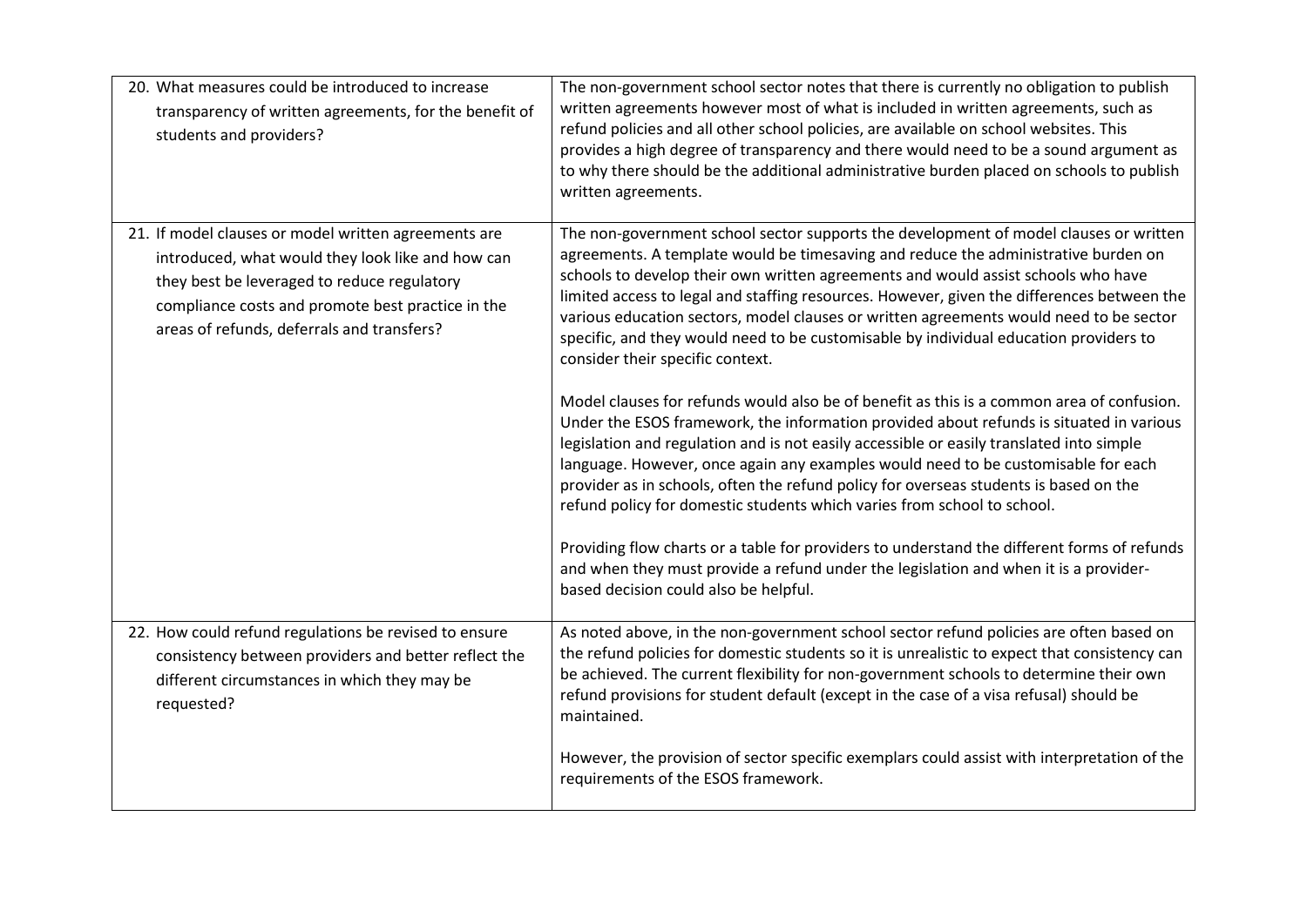| <b>English language</b>                                                                                                                                                                                          |                                                                                                                                                                                                                                                                                                                                                                                                                                                                                                                                                                  |
|------------------------------------------------------------------------------------------------------------------------------------------------------------------------------------------------------------------|------------------------------------------------------------------------------------------------------------------------------------------------------------------------------------------------------------------------------------------------------------------------------------------------------------------------------------------------------------------------------------------------------------------------------------------------------------------------------------------------------------------------------------------------------------------|
| 23. How can the ESOS framework better support students'<br>English language skills to match their course<br>requirements on the start of enrolment and ensure an<br>optimal student experience for all students? | The school sector is very different to the other sectors in that the school environment<br>supports students with the development of their English language proficiency. It is critical<br>that schools continue to be able to determine the most appropriate method for assessing<br>the English language proficiency of prospective overseas student enrolments, including<br>schools making their own assessments of students' English language proficiency using<br>their own tools or external assessments which are suitable for use with school students. |
| 24. Would it be beneficial to introduce an independent<br>assessment of international students' English<br>proficiency before they commence their first AQF<br>course?                                           | It is unclear what additional benefit would be gained by adding additional English<br>language requirements prior to course commencement. Differentiated English language<br>proficiency requirements are currently set by the Department of Home Affairs for<br>students applying for a student visa.                                                                                                                                                                                                                                                           |
|                                                                                                                                                                                                                  | For most sectors of education, including AQF courses, this is an independent assessment<br>of students' English language proficiency using an English language test that is designed<br>for use with adult learners. Some providers also have their own English language<br>requirements in addition to the English language levels required for a visa application.                                                                                                                                                                                             |
|                                                                                                                                                                                                                  | As noted above, in the school sector English language proficiency is at the discretion of<br>the school provider to determine and that includes the use of an assessment which is<br>appropriate for the cohort of students that they enrol. Many non-government schools<br>enrol primary as well as secondary students, so the assessment of English language<br>proficiency is appropriately determined by schools for the different year level<br>requirements.                                                                                               |
|                                                                                                                                                                                                                  | If an overseas student in Australia has successfully completed their senior secondary<br>studies and obtained an ATAR to continue to further study in a university or VET setting,<br>then it is the sector's view that this is sufficient for course commencement in an AQF<br>course.                                                                                                                                                                                                                                                                          |
| 25. How can PRISMS data entry requirements be adjusted<br>to make it easier for providers to record evidence of a<br>student's English proficiency?                                                              | The non-government school sector would not advocate for any changes to PRISMS to<br>record English language proficiency.                                                                                                                                                                                                                                                                                                                                                                                                                                         |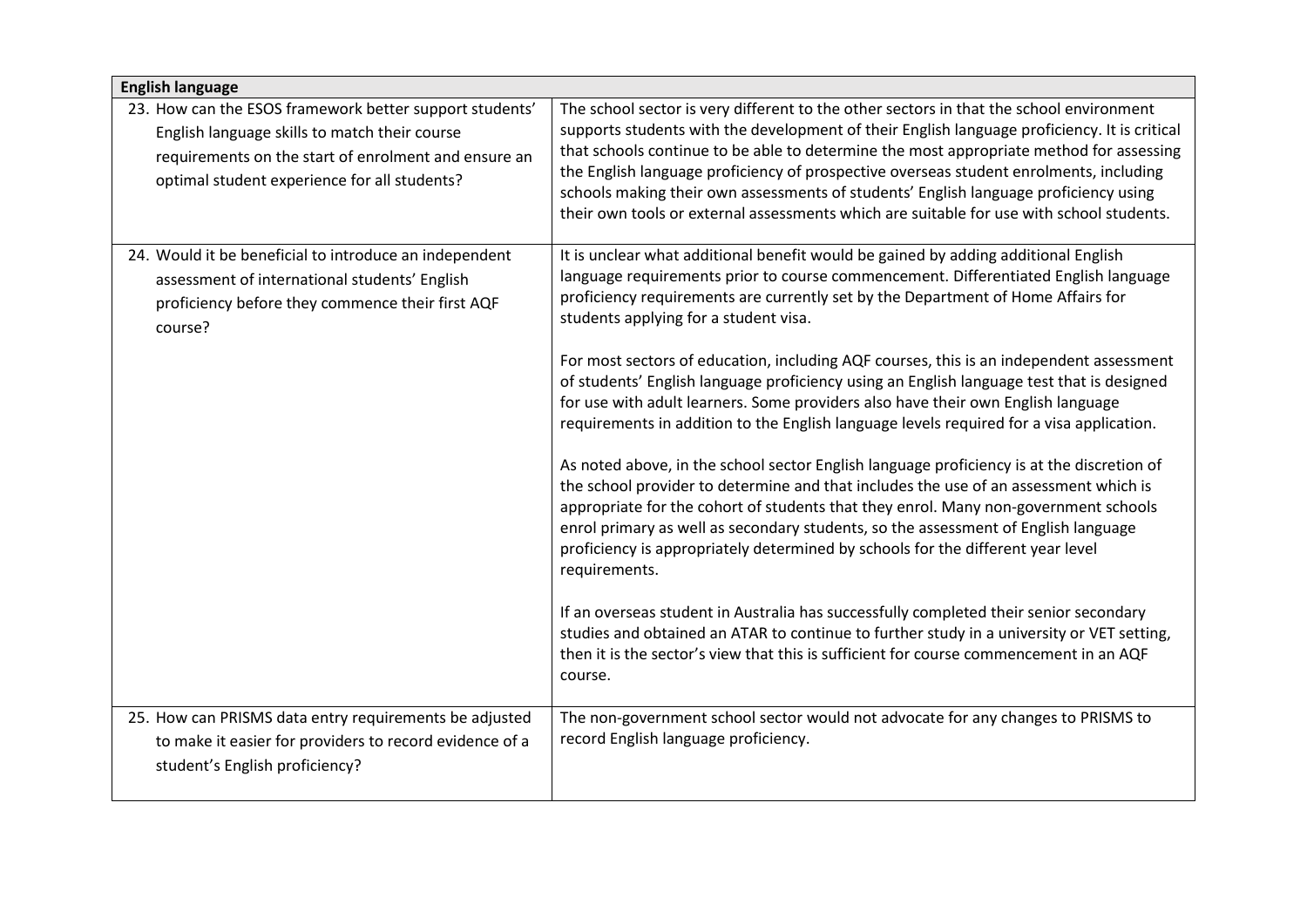| 26. What additional guidance do providers need to ensure<br>incoming students meet English language<br>requirements?                                                                             | Providers could engage in other activities to gauge individual students' English language<br>proficiency in addition to English language testing, such as interviews. However, for large<br>providers this could create significant additional administrative burden.                                                                                                                                                                                                                                                                                                                                                                                                                                                                                                                                                                                               |
|--------------------------------------------------------------------------------------------------------------------------------------------------------------------------------------------------|---------------------------------------------------------------------------------------------------------------------------------------------------------------------------------------------------------------------------------------------------------------------------------------------------------------------------------------------------------------------------------------------------------------------------------------------------------------------------------------------------------------------------------------------------------------------------------------------------------------------------------------------------------------------------------------------------------------------------------------------------------------------------------------------------------------------------------------------------------------------|
| 27. How can providers of ELICOS and Foundation Programs<br>ensure that students have reached the required level of<br>English language proficiency to start their first AQF<br>course?           | Not applicable to non-government schools.                                                                                                                                                                                                                                                                                                                                                                                                                                                                                                                                                                                                                                                                                                                                                                                                                           |
| <b>General Questions</b>                                                                                                                                                                         |                                                                                                                                                                                                                                                                                                                                                                                                                                                                                                                                                                                                                                                                                                                                                                                                                                                                     |
| 28. How can the ESOS framework be strengthened and<br>improved to deliver an optimal student experience?                                                                                         | The last two years of the COVID-19 pandemic have been a very difficult time for providers<br>and students alike. All sectors of education are extremely aware of the mental health<br>impacts that the pandemic has had on students. Student wellbeing is a key concern for<br>non-government schools, for both domestic and international students. The promotion of<br>intercultural training and an increased awareness of the resources available for students,<br>are all important considerations for providers.<br>Where schools are increasingly supporting students with mental health issues, and also<br>behavioural issues, schools have noted that more advice is needed regarding interpreting<br>obligations under the National Code. Previously there were a series of FAQs available<br>regarding the National Code which were helpful to schools. |
| 29. How can the framework resolve any regulatory barriers<br>that prevent sector innovation, diversification, and<br>growth of Australian education offerings, including<br>online and offshore? | As noted above, it is not clear what role the ESOS framework can play in growing offshore<br>and online education offerings.                                                                                                                                                                                                                                                                                                                                                                                                                                                                                                                                                                                                                                                                                                                                        |
| 30. How can the ESOS regulatory framework evolve to<br>better support the sector to deliver a high-quality<br>education experience?                                                              | The non-government school sector is diverse by nature and increasing prescription in the<br>framework might result in the inability of the sector's educational offerings to maintain<br>this diversity The broad range of schools, school environments and school cultures is<br>often a key factor for many overseas school students who choose the non-government<br>school sector. Non-government schools support on-going flexibility in the ESOS                                                                                                                                                                                                                                                                                                                                                                                                              |